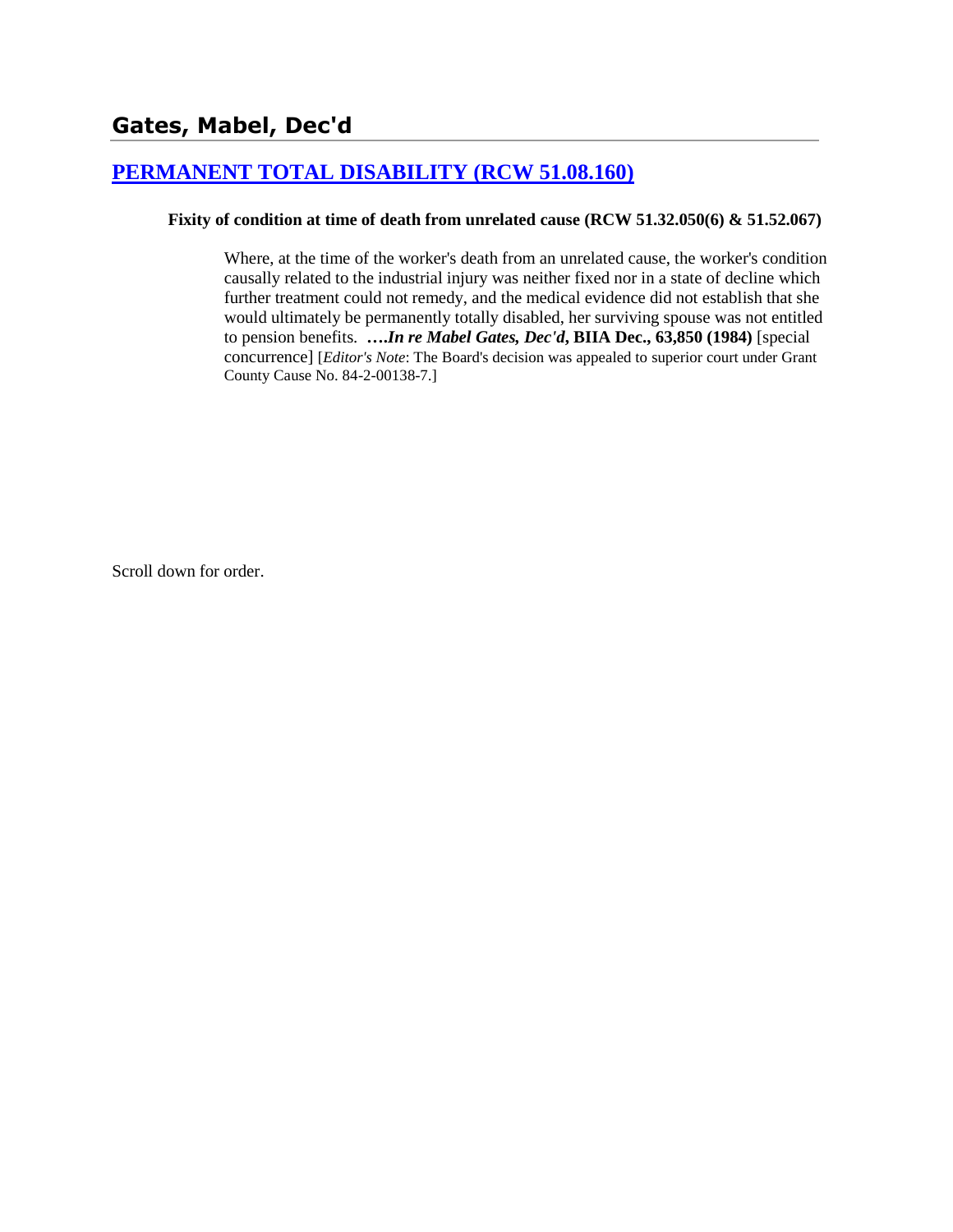### **BEFORE THE BOARD OF INDUSTRIAL INSURANCE APPEALS STATE OF WASHINGTON**

**)**

**IN RE: MABEL GATES, DEC'D ) DOCKET NOS. 63,850 & 64,697**

**CLAIM NO. H-670029 ) DECISION AND ORDER**

APPEARANCES:

Widower-Petitioner, Claude Gates, the surviving spouse of Mabel Gates, Deceased, by Calbom and Schwab, per G. Joseph Schwab Employer, Public Hospital District No. 3, None

Department of Labor and Industries, by The Attorney General, per Donna L. Walker, Assistant

This is an appeal filed by the widow-petitioner, Claude Gates, surviving spouse of Mabel Gates, Deceased, on January 19, 1983, (Docket No. 63,850) from an order of the Department of Labor and Industries dated January 5, 1983, which denied his application for surviving spouse's benefits; the widower-petitioner filed a further appeal on April 29, 1983, (Docket No. 64,697) from an order of the Department of Labor and Industries dated April 20, 1983, which adhered to a prior order closing the claim with time-loss compensation as paid to August 23, 1982 and with no award for permanent partial disability. The Department orders are **AFFIRMED**.

## **DECISION**

Pursuant to RCW 51.52.104 and RCW 51.52.106, this matter is before the Board for review and decision on a timely Petition for Review filed by the widower-petitioner to a Proposed Decision and Order issued on December 2, 1983, in which the orders of the Department dated January 5, 1983 and April 20, 1983 were affirmed.

The Board has reviewed the evidentiary rulings in the record of proceedings and finds that no prejudicial error was committed and said rulings are hereby affirmed.

The issues presented by these appeals and the evidence presented by the parties are quite adequately set forth in the Proposed Decision and Order, and we agree with the proposed disposition.

We have granted review to distinguish the result in this appeal from that reached in the case of Ronald E. Cowell, Dec'd., Docket No. 62,207, Decision and Order of February 7, 1984. At the time of his death on January 15, 1982, Mr. Cowell was unable to work as a result of the back condition

1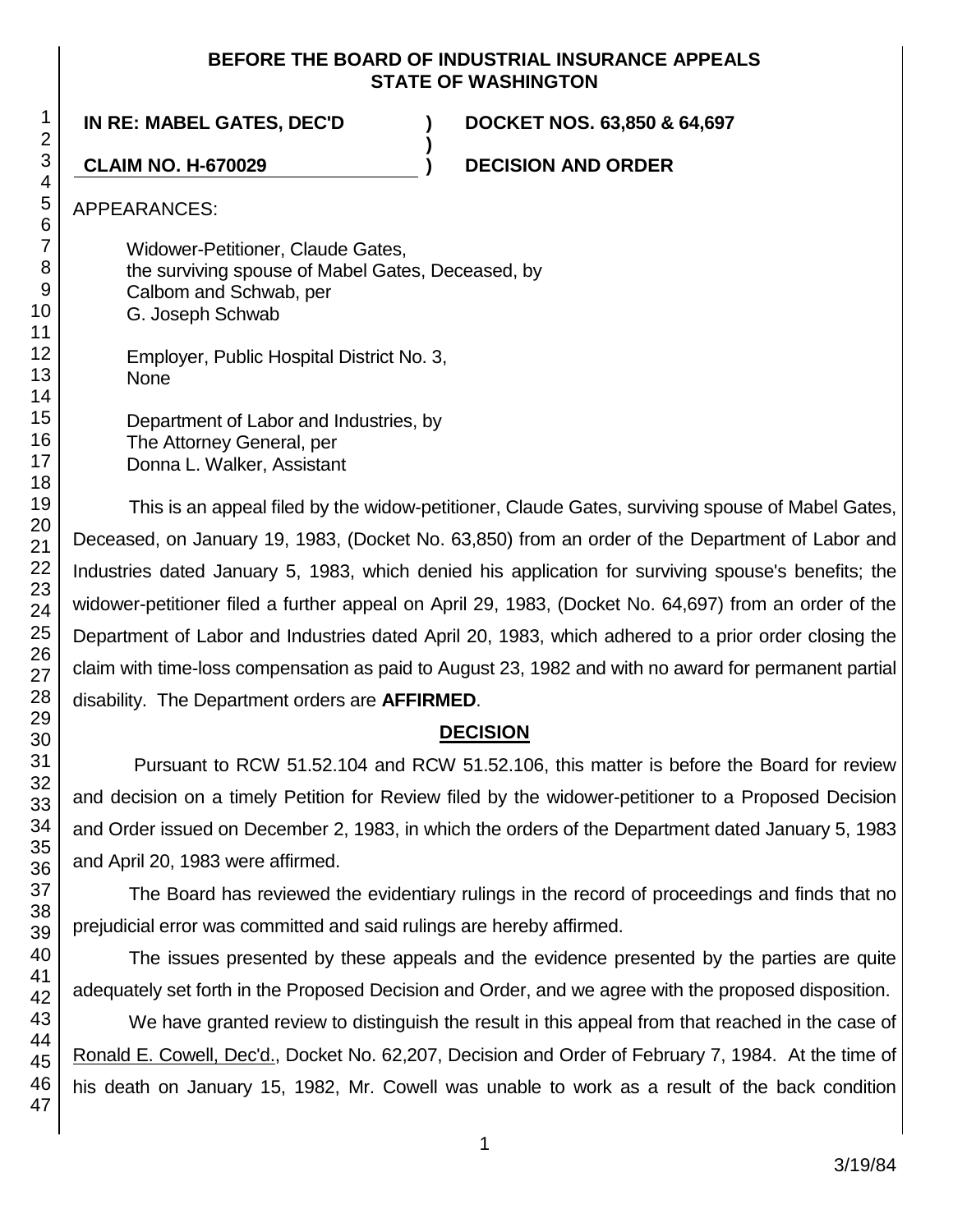2 3 4 5 6 7 8 9 10 11 12 13 14 15 16 17 18 19 20 21 caused by his industrial injury of November 10, 1977. His condition, which was indisputably causally related to that industrial injury, while not fixed and stationary at the time of his death, was in a state of decline in that it had worsened following his third low back surgery, and required further medical attention and management even though recovery to the point of employability was not likely. We observed in Cowell that he would eventually have become permanently totally disabled as a result of the effects of such injury and resultant surgery had he not died from unrelated causes. In Mrs. Gates' case, the surgery, which led to her death from post-surgical complications on August 23, 1982, was not for a condition which resulted from the industrial injury as in the Cowell case. The gastric surgery which she underwent was only one method of attacking her gross obesity, which was a condition pre-existing her left knee injury of March 16, 1980. The medical evidence is unconvincing that her knee condition was deteriorating or declining or that it would ultimately cause her to be permanently totally disable. At the time of her death, her knee condition was not yet fixed, as clearly testified to by petitioner's own medical witnesses, and it would require gross speculation to assert that possible later surgery to her knee would have resulted in permanent total disability. The

facts before us simply do not support that Mrs. Gates' industrial injury was in a precipitant and unremitting state of decline which further treatment could not remedy. Under such circumstances a declaration of permanent total disability as of the date of her death would be unwarranted. Hiatt v. Department of Labor and Industries, 48 Wn. 2d 843 (1956).

Mrs. Gates recognized that she was extremely obese, and that her knees (both of which had undergone patellectomies some years before her 1980 left knee injury) would hopefully get better if she reduced her weight. Dr. Richard B. Freese, Mrs. Gates' attending physician, testified as follows concerning the reasons Mrs. Gates elected to undergo the gastric stapling procedure:

"A She indicated that she had been giving it some thought for quite awhile; that her reasons were multifaceted. In other words, there wasn't a single thing that was making her do it.

It was the conglomerate of the fact that she did not like herself this overweight, the fact that being a medical person she knew that her diabetes would be under better control. She knew the legs would get better, and she knew that it would probably help her blood pressure, and inferentially indicated it might help her chest pains."

The widower-petitioner's theory seems to be that the only way of treating Mrs. Gates' knee was by a knee joint replacement. The theory also seems to be that before any replacement could be accomplished it would be necessary to perform the gastric surgery which would hopefully result in a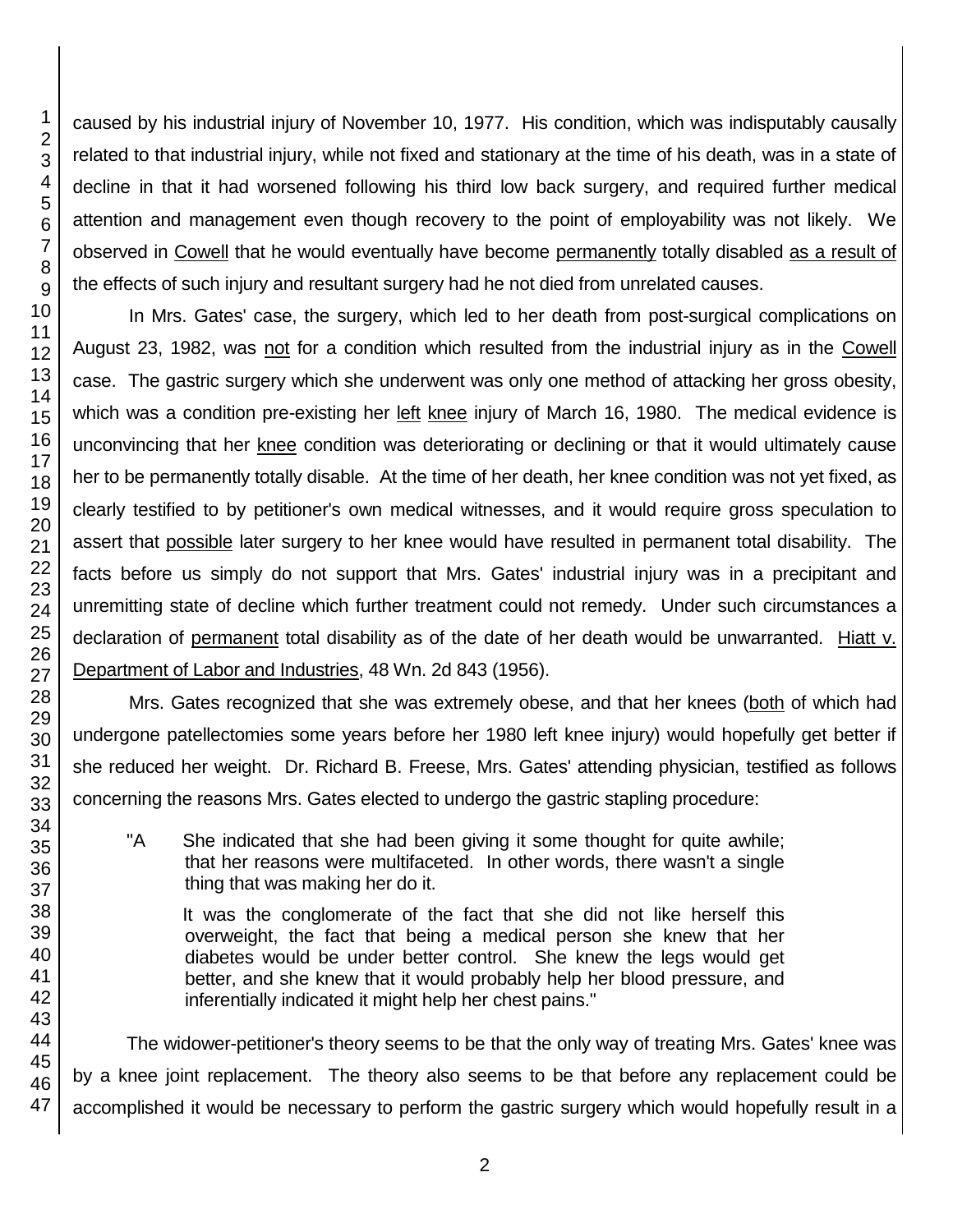weight reduction; therefore, the gastric surgery itself, petitioner asserts, was necessitated by the knee

The medical testimony simply does not support these speculative theories. There were several reasons for her election to undergo the gastric surgery, all of the unrelated to the left knee injury except for the one reason, among many, that reduction in weight could by that fact alone hopefully improve her knees bilaterally. Thus, the possible left knee joint replacement -- which was all that petitioner's orthopedic witness testified to, not a definite or positive recommendation -- might not ever have taken place. It is obvious that there were several more major reasons for Mr. Gates to undergo the gastric stapling procedure, all regarding expected help for her other unrelated medical problems - and in addition perhaps beneficially affecting her left knee condition, which was the only condition related to her 1980 industrial injury.

After consideration of the Proposed Decision and Order and the Petition for Review filed thereto, and a careful review of the entire record before us, we are convinced that the Proposed Decision and Order is correct in determining that the death of Mrs. Gates was not causally related to her industrial injury; that her condition resulting from that injury was not fixed at the time of her death; and that she was not in a status of either permanent total or permanent partial disability due to the injury, at the time of her death.

The proposed findings, conclusions and order are hereby adopted as this Board's final findings, conclusions and order and are incorporated herein by this reference.

It is so ORDERED.

Dated this 19th day of March, 1984.

| <b>BOARD OF INDUSTRIAL INSURANCE APPEALS</b> |          |
|----------------------------------------------|----------|
| /s/                                          |          |
| <b>MICHAEL L. HALL</b>                       | Chairman |
|                                              |          |
| /s/                                          |          |
| PHILLIP T. BORK                              | Member   |

# **SPECIAL CONCURRING STATEMENT**

I have signed the foregoing Decision and order, because it should be clearly understood that the Board majority is in agreement as to the final disposition of this case, and as to the final findings of fact, conclusions of law, and order.